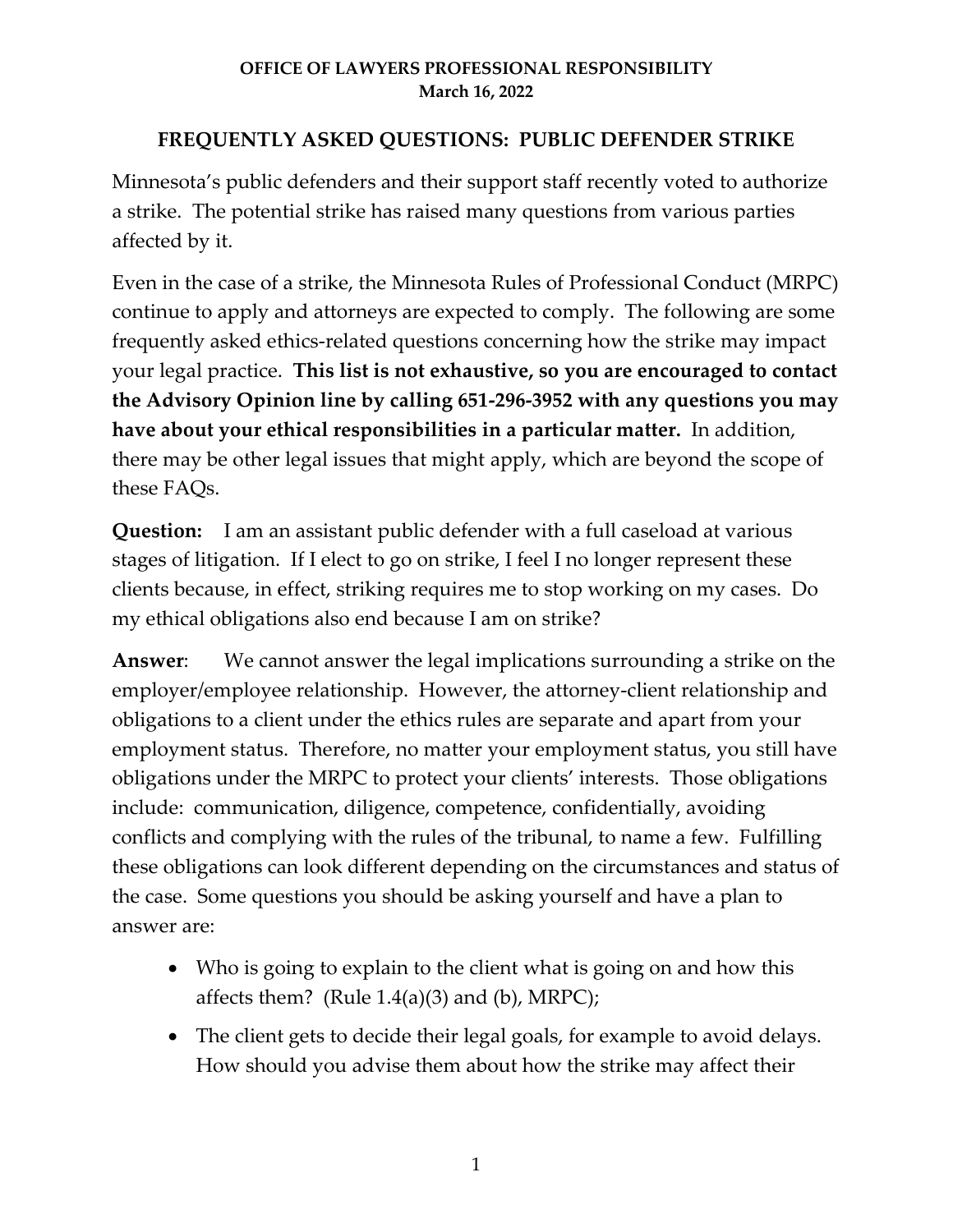goals and the means (or limitations) to achieve them? (Rules 1.2, 1.4, MRPC);

- Who can you get to assist you with this if you cannot do it? (Rules 1.6, 1.7, 1.9, MRPC);
- What do you need to do to ensure the client is not prejudiced by what is going on? (Rule 1.16(d), MRPC); and
- Are there any obligations with the court that you must first fulfill? (Rules 1.16(c), 3.4(c), MRPC).

Just as in any law firm situation, when there is a planned interruption in legal representation, the employer is often willing and able to take on some of those responsibilities—such as finding replacement counsel, filing a substitution of counsel and communicating with the client—and the attorney is obligated to make sure that happens.

In the case of a strike, this may not be an option for the employer in all cases and the attorney of record—who has formed an attorney-client relationship with the client—will have to ensure that the client is protected and that the above issues are addressed. In short, an attorney cannot ethically abandon a case just because they are on strike; the obligations under the rules attach to the individual attorney handling the case, regardless of their employment status.

**Question:** I am an assistant public defender and with the potential strike, must I move and receive permission to withdraw from a case before striking? The Chief Public Defender was the person appointed and I am just the attorney the Chief Public Defender assigned to the case. Shouldn't the Chief Public Defender take over the case now that I cannot work on the matter due to the strike?

**Answer:** The Office of Lawyers Professional Responsibility (OLPR) takes no position on statutorily who was legally appointed or how and whether a case should be reassigned. From an ethical standpoint, however, the attorney of record, regardless of whether the agency or head of the agency was appointed, has ethical obligations to the client. The attorney of record is the one with the client relationship and appears on behalf of the client, files motions on behalf of the client, directly communicates with the client and decides the legal strategy in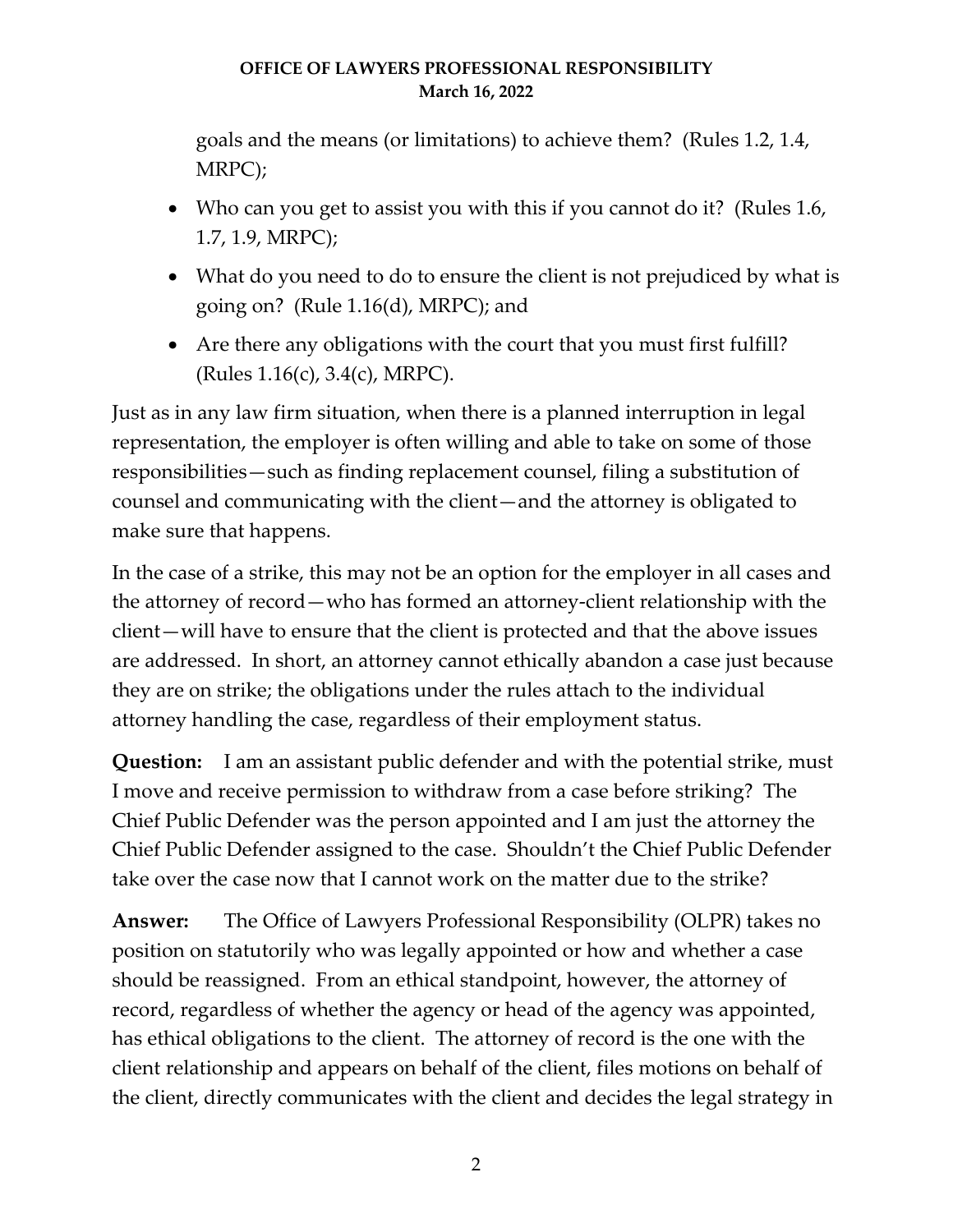consultation with the client. Therefore, even assuming that the Chief Public Defender is the rightful appointee, you, as the attorney of record, would still need to obtain approval to withdraw before ethically being able to stop work on a matter, or must ensure that the matter is covered by another in the PD's office during any period of time you are unavailable to represent your client including a planned work stoppage. Associated with that, you are obligated to affirmatively communicate with the client, ensure the client's case has successor counsel (either within the PD's office or otherwise), and take steps to protect the client's interest such as requesting and obtaining continuances where available and providing a copy of the client's file to the client to obtain alternative representation, if available. Ethically, you cannot stop work on the case and assume that someone else will take care of the client. You have an affirmative duty once you have undertaken a specific representation, under the rules, to ethically protect the client's interest until you are ethically relieved of that obligation.

**Question:** As an assistant public defender, I voted to strike because my workload was overwhelming and I could not fulfill my obligations of competence, diligence, communication, etc., under the ethics rules with that kind of caseload. I am striking **for** the best interests of my clients. Now you are saying I really cannot strike unless someone replaces me?

**Answer:** The OLPR does not take a position on the strike nor can we provide any legal advice or opinions related to the strike. This FAQ is limited to the ethical implications for attorneys. That being said, there are ethical issues when a criminal defense attorney is overworked. The ABA issued a formal opinion, ABA Opinion 6-441, on this topic. In general, all lawyers have obligations of competence, diligence, and communication, among others, to their clients. If a lawyer cannot fulfill those obligations, then under Rule 1.16(a), MRPC, they may ethically need to withdraw or decline to take on new cases. The formal opinion places the responsibility on both lawyers and their supervisors to ensure a workload that allows for ethical representation.

But, ABA Op. 6-441 also specifies, "If permission of a court is required to withdraw from representation and permission is refused, the lawyer's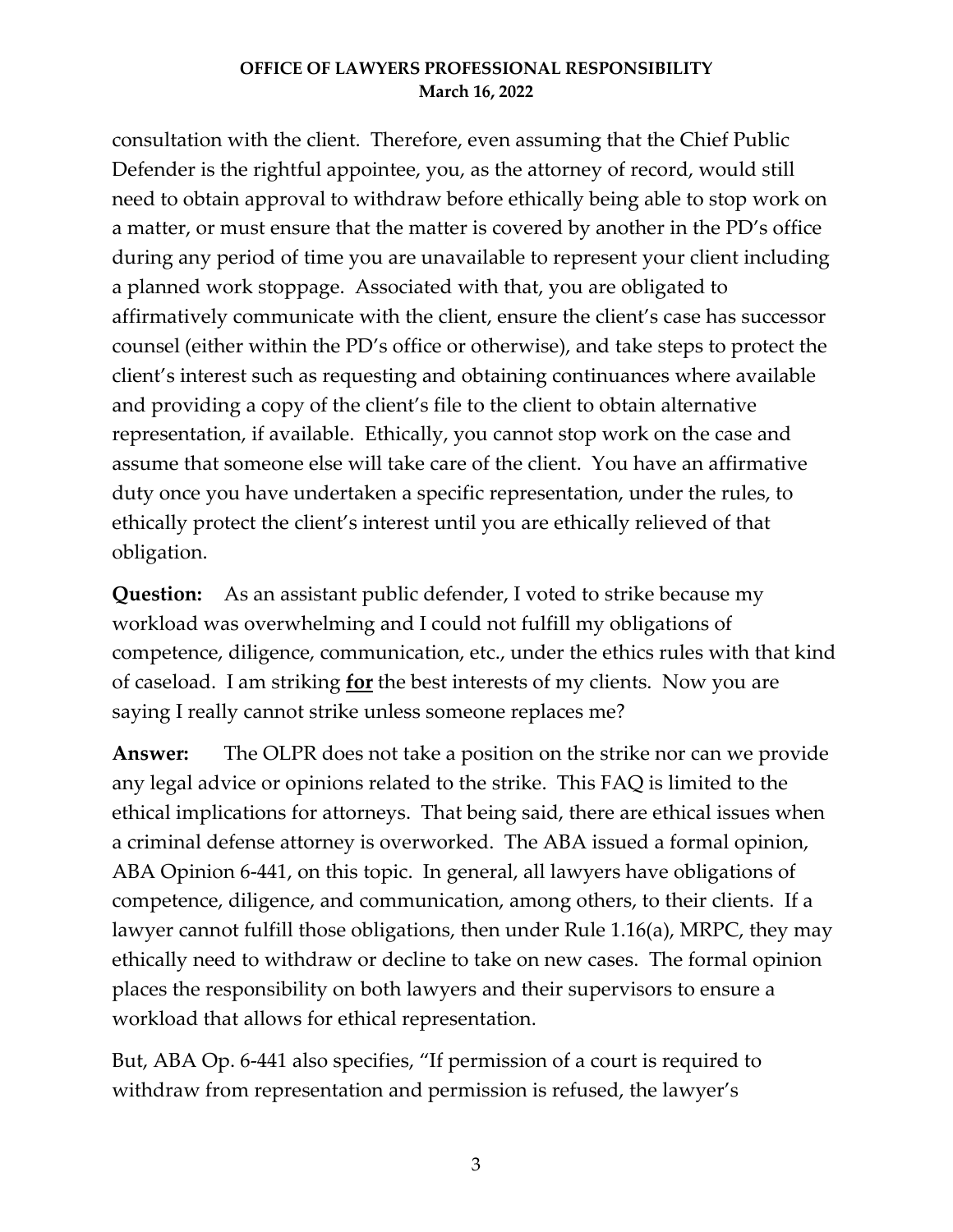obligations under the Rules remain: the lawyer must continue with the representation while taking whatever steps are feasible to ensure that she will be able to provide competent and diligent representation to the defendant." This does make it difficult to stop work completely to strike, particularly on short notice, but under the ethical rules, a client's interests are paramount, and consistent with that, an attorney cannot place their personal interest above the client's. Therefore, a strike, in and of itself, may not be a basis for withdrawal, but some of the client-based reasons supporting the strike might support your reasons for withdrawal in a specific case. There are ways to work to protect the client's interest, fulfill your ethical obligations, and strike. But they will require looking at each case, discussing options with your client, working with your supervisors, and potentially working with opposing counsel and the court. Every case will be different, and it will depend on the facts and circumstances of each case.

**Question:** Once I am on strike, what happens if my employer locks me out of my files and I cannot continue to work on my case and protect my client's interest? What are my obligations when that happens?

**Answer:** This question comes up in many attorney termination cases. Law firms and departing lawyers have long fought over this issue. The client file belongs to the client and therefore the client always gets a copy of the file. The Director's Office cannot answer the legal question of who controls the file when there is a dispute between the lawyer and the lawyer's employer. But, with regard to the ethical question, the client should not suffer because of an employment dispute. As mentioned above, the individual attorney of record still has responsibilities to the client. This may include asking for the file, making sure if you don't get the file that someone else is handling the client matter, making sure that someone is communicating with the client, and making sure that there is a substitution of counsel filed. Again, communication and doing what is reasonably practicable to protect the client's interest are key. Both the employer and the employee have obligations to protect the client's interest. For more information on how to best transition when there is an attorney departure in the analogous law firm situation, *see* ABA Opinion 489.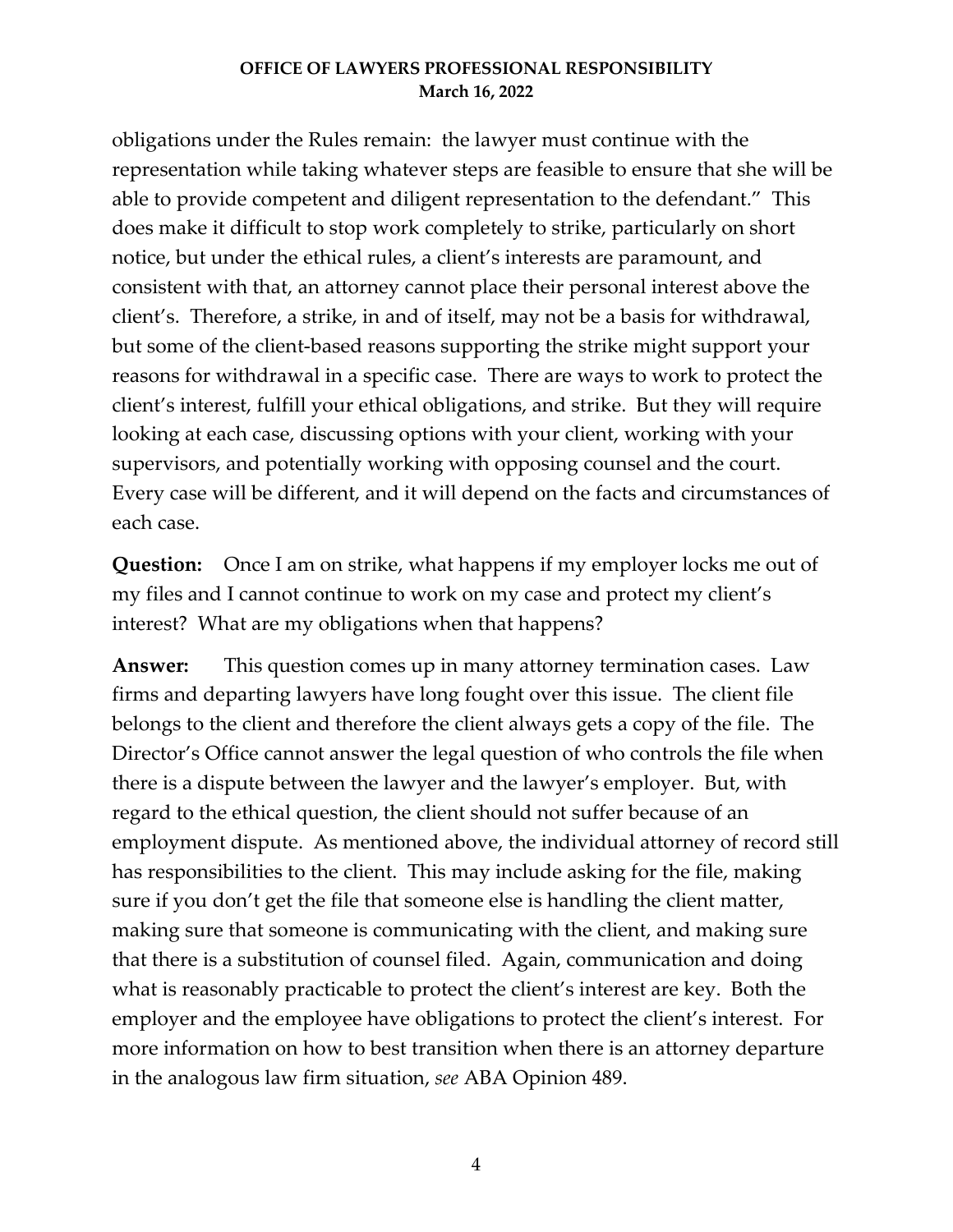**Question:** What happens if the motion to withdraw is denied, and no one is assigned to handle my case(s)? Must I still continue to represent the client even through a strike?

**Answer:** Under Rule 1.16(c), MRPC, "A lawyer must comply with applicable law requiring notice to or permission of a tribunal when terminating a representation. When ordered to do so by a tribunal, a lawyer shall continue representation notwithstanding good cause for terminating the representation." Therefore, if the court orders an attorney to continue representation, the attorney must do so. The question of *whether* the court should allow you to withdraw due to the strike would necessarily involve weighing the interest of justice. Are you seeking withdrawal because your caseload is such that you cannot diligently, competently, continue the representation? Or is it merely a personal interest to withdraw? Is your client's case such that further delays will cause harm or infringe on their constitutional rights? Would the interest of justice weigh in favor of proceeding with the case? These factors will likely be considered on a case-by-case basis. Ultimately, an attorney should not place their personal interest above the client's.

**Question:** I am not a criminal defense attorney, but I have been asked by the court to be appointed as counsel for indigent clients to assist during the planned public defender strike. Must I accept the appointment?

**Answer:** Rule 6.2, MRPC, provides, "A lawyer shall not seek to avoid appointment by a tribunal to represent a person except for good cause, such as: (a) representing the client is likely to result in violation of the Rules of Professional Conduct or other law; (b) representing the client is likely to result in an unreasonable financial burden on the lawyer; or (c) the client or the cause is so repugnant to the lawyer as to be likely to impair the client-lawyer relationship or the lawyer's ability to represent the client."

While you cannot ethically seek to avoid the appointment, you should raise issues if you believe you cannot ethically undertake the representation, such as you are not competent to undertake the representation, or such other good cause exists under Rule 6.2, MRPC.